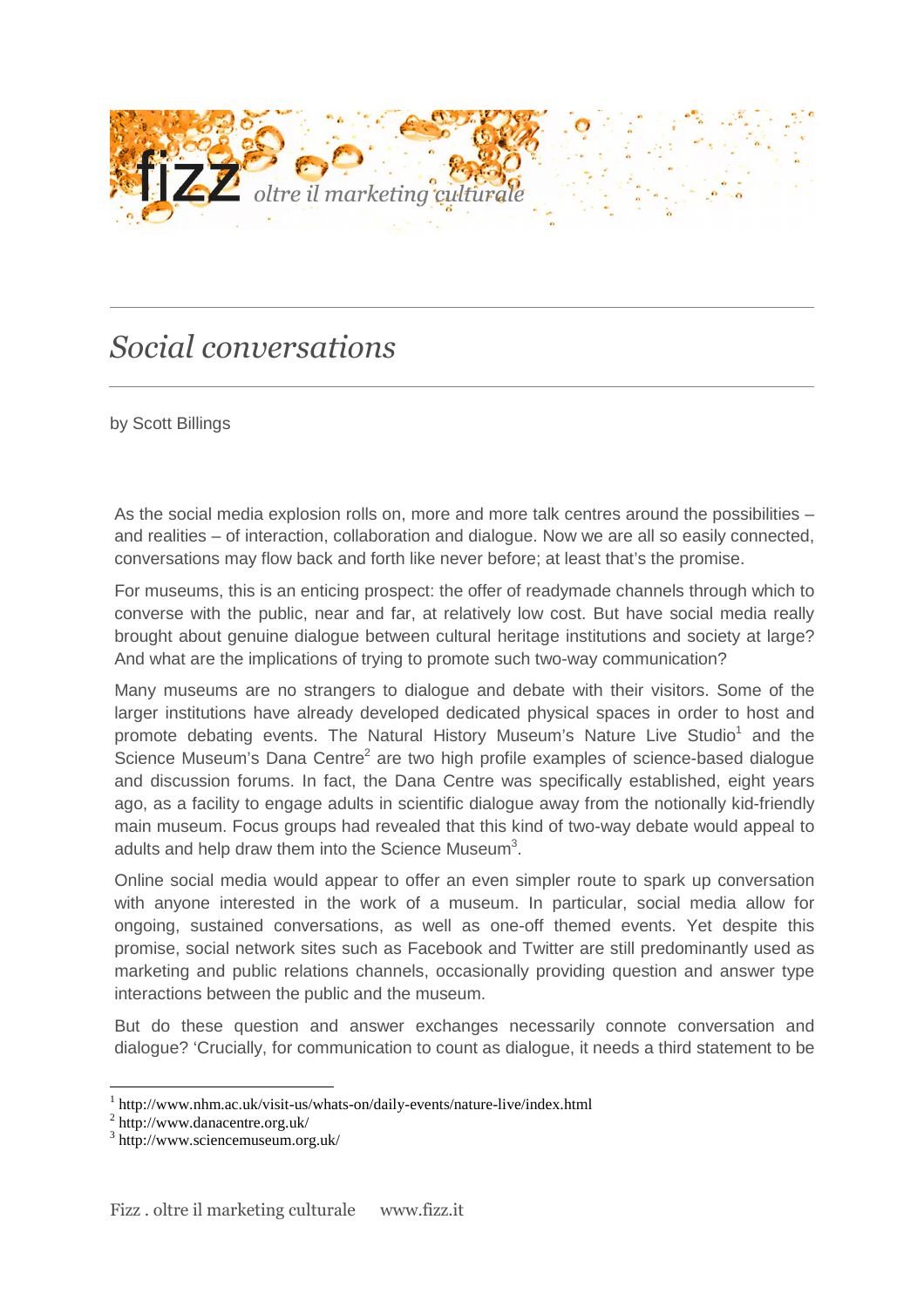made in order to demonstrate that both parties are responsive,' says Kevin Bacon, curator of photographs at the Royal Pavilion and Museums, Brighton & Hove<sup>4</sup>. 'It's great, of course, that social media are being used for Q&A sessions and marketing, but these are essentially traditional activities that are using new media for much the same ends as before. I think we need to look at social media at a much more elemental level and consider how this can transform museums' relationship to society.'

At their best, museums are fantastically rich repositories of knowledge and sites of investigation about the world and our lives within it. Because these subjects are so vast, museums arguably have as much to receive from the public as they do to give. Interpretation is often personal and it can be enriching for curators to hear about other people's knowledge and experience of an object or collection. In a recent science fair at the Pitt Rivers Museum<sup>5</sup> in Oxford, for example, I used a West African talking drum to demonstrate the properties of pitch in sound, but an African visitor to the event actually knew a lot more about how the drums were used indigenously than I did.

When it comes to dialogue, museums need to ask what they might want from conversations with the public and what social media can offer. 'The best dialogue aims at reconstructing collections' original contexts, enabling people to make new meanings and cultural works and applying this knowledge to the future,' says Bridget McKenzie, director of Flow Associates $6$ . 'The ultimate goals of the best kinds of practice involve wider social or cultural transformation, the creation of a learning society, for example. These are far more important than corporate goals, although bonus outcomes might be raised profile, participation and support for the organisation.'

According to McKenzie, online interactions range widely. There is the 'superficial and fragmentary' testing of social media, as well as more focused corporate programmes that engage people in order to sell tickets, boost membership and generally increase visitor numbers. As we move toward educational dialogue, exchanges can become richer. Traditional 'informative' methods offer information about collections, ideas and histories, but at the far end of the spectrum there can also be transformative dialogic learning, 'where the goal is to solve problems or create a shared horizon of understanding through activities ranging from conversation through to collaborative research or creative experiment,' says McKenzie.

The depth of these kinds of objectives is a far cry from a few question and answer posts on a Facebook page. They are bound up in the definition of the role, purpose and even operational structure of a museum. Corporate and PR messages do not rely on dialogue, but effective transformative learning surely does. Nurturing this level of communication requires a concerted effort to promote a culture of conversation amongst all museum professionals, not just those who operate the Twitter account. But according to Nina Simon, a leading US consultant on museums and web 2.0, most museums 'don't have the resources or policies to support real dialogue with the public, even if they are present in social media-land.'

 $\overline{a}$ 

<sup>4</sup> http://www.brighton-hove-rpml.org.uk/Pages/home.aspx

<sup>5</sup> http://www.prm.ox.ac.uk/

<sup>6</sup> http://flowassociates.com/wordpress/